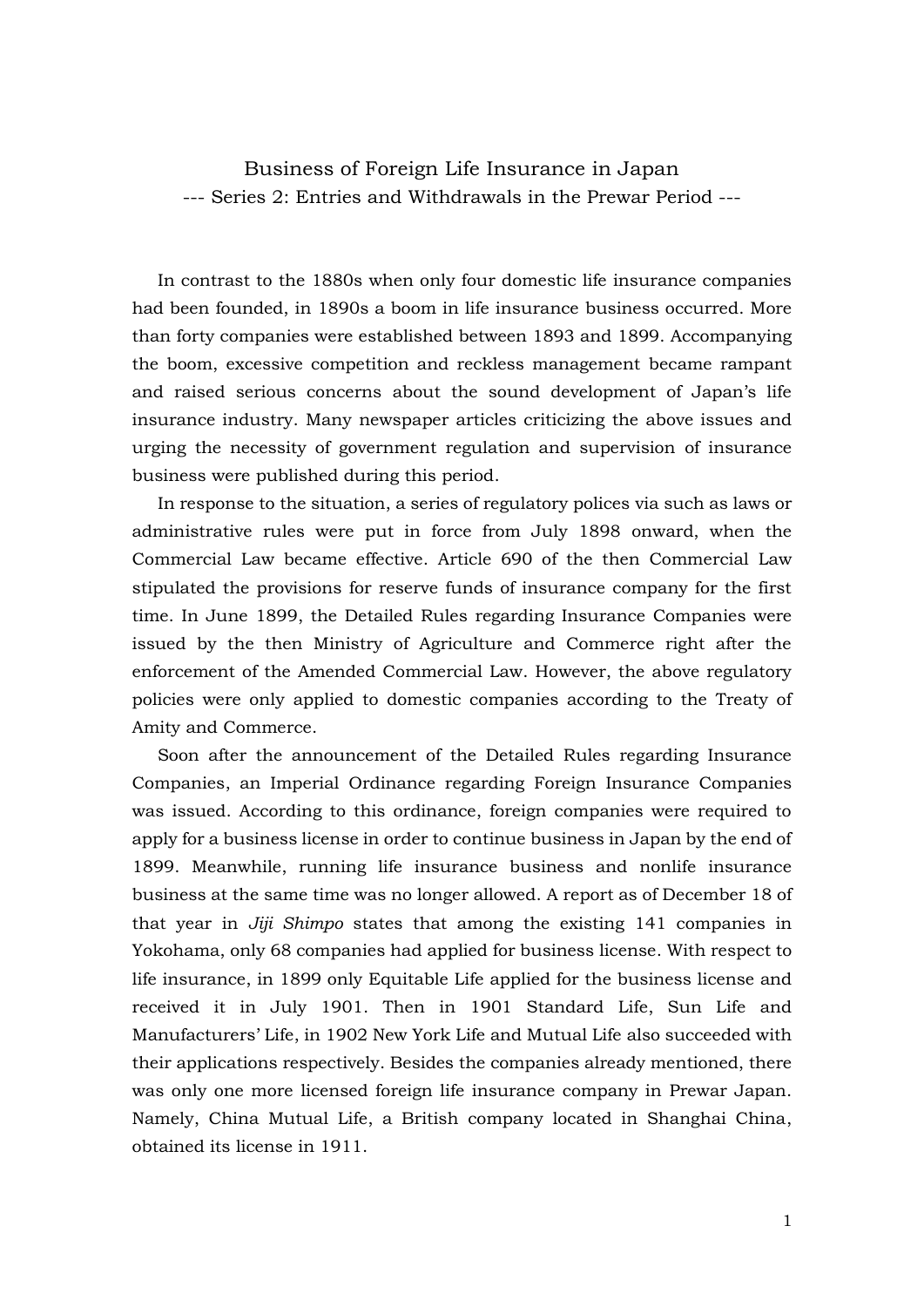Unfortunately, however, foreign insurance companies' business in Prewar Japan did not prosper as expected and five of the seven companies had withdrawn by the end of 1926. Namely, Standard Life and Mutual Life in 1904, Equitable Life in 1913, China Mutual Life in 1924, and New York Life in 1926 gave up their Japan business respectively. It was said that the requirement of provisions for deposit accounts by foreign insurance companies enacted in 1903<sup>1</sup> was largely responsible for the withdrawal of Standard Life and Mutual Life. According to the provisions, foreign life insurance companies were required to deposit 150 thousands yen with certain banks designated by the authorities. Later in 1914, the amount of the deposit account was raised to an amount not less than 60% of the company's legal reserves.

 In contrast, the main reasons responsible for the withdrawal of the other three companies were more likely to be related to their bad business performance in the Japanese market and/or their home market. More specifically, the withdrawal decision by China Mutual Life was made after its approval for raising premium got rejected by the authorities in 1924. On the other hand, with respect to the two American companies - Equitable Life and New York Life - it was speculated that their deteriorating performance in their home market and the Japanese market largely resulted from the ban on selling tontine life insurance policies legislated by the State of New York in 1906. The main characteristics of tontine policies provided by the two companies at the time were that both the amount of coverage and policy dividend were much larger than the policies provided by most domestic companies.<sup>2</sup> However, from the mid-1900s onwards, many domestic companies started to provide policies with a large amount of coverage and/or policy dividend. In particular, the emergence of mutual companies from 1902 onwards greatly stimulated the competition in policy dividend. Consequently, it became very difficult for the foreign companies to create a competitive advantage via product differentiation.

 As the only two foreign companies left in Japan after 1926, Sun Life and Manufacturers' Life carried out their business until the end of 1941 when the Pacific War started. According to the Enemy's Property Control Act promulgated and enforced in December 1941, Sun Life and Manufacturers' Life had to transfer all their policies in force to Kyoei Life, a domestic company established

-

<sup>1</sup> These provisions were stipulated in Imperial Ordinance No.380 which was issued in 1900 and became effective in 1903.

<sup>2</sup> In a tontine policy, dividend will only be paid after a significant number of policy years (five or more) had elapsed.